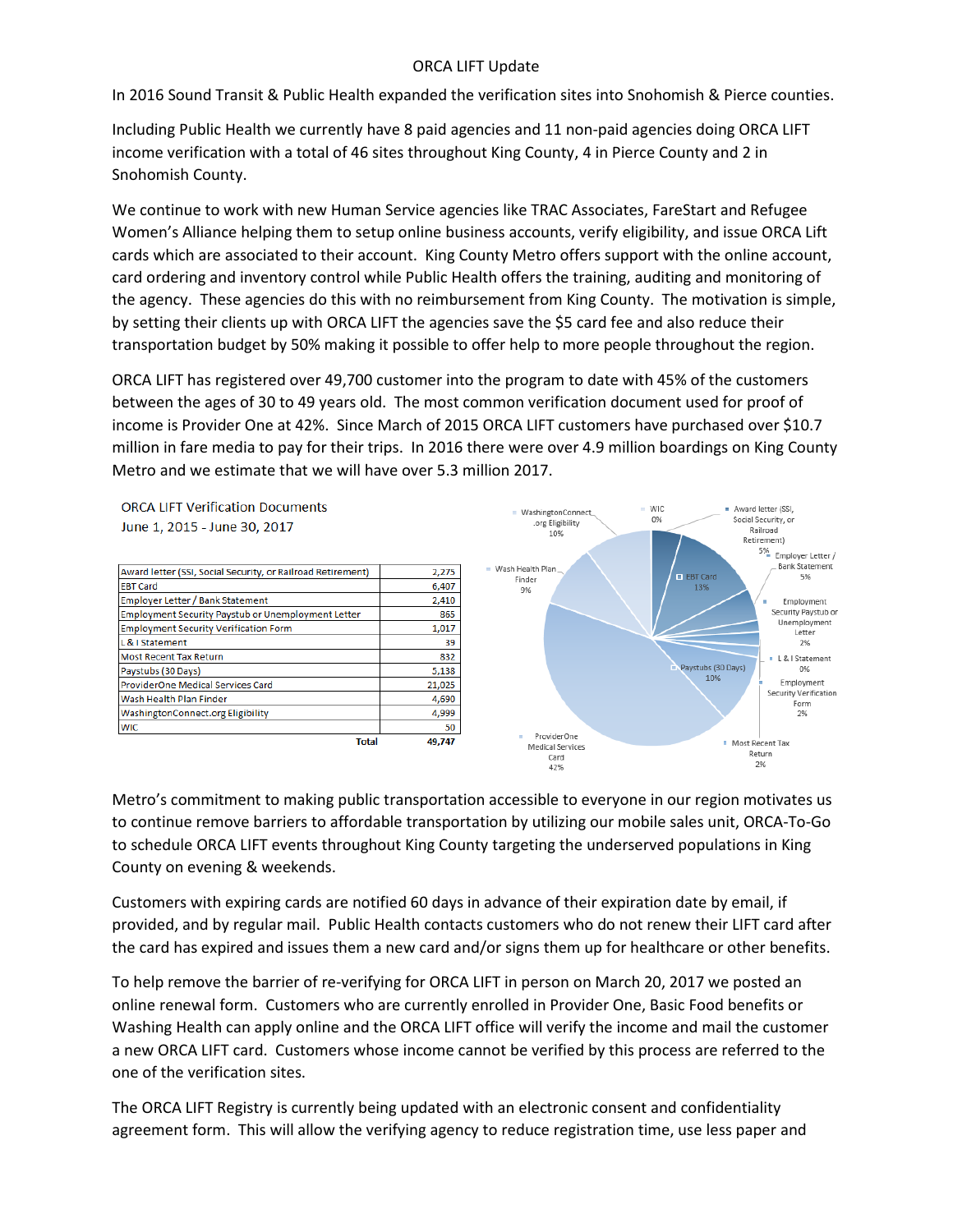### ORCA LIFT Update

eliminate the need to physically store/archive completed forms. Also, earlier this year in March the Lift Registry was modified to collect information on race, household size and language spoken. Most LIFT customers- 61% are registered under single household status and 25% are 3 or more members.

#### **ORCA LIFT cards issue by Race**

|                                           | <b>New</b> |       | Renewal Grand Total Percentage |     |
|-------------------------------------------|------------|-------|--------------------------------|-----|
| American Indian or Alaska Native          | 116        | 37    | 153                            | 2%  |
| Asian                                     | 908        | 414   | 1,322                          | 9%  |
| <b>Black or African American</b>          | 1,298      | 386   | 1,684                          | 17% |
| Hispanic or Latino                        | 749        | 226   | 975                            | 9%  |
| Multi-Racial                              | 183        | 66    | 249                            | 3%  |
| Native Hawaiian or Other Pacific Islander | 78         | 17    | 95                             | 1%  |
| Not Specified                             | 988        | 244   | 1,232                          | 18% |
| Other                                     | 637        | 612   | 1,249                          | 7%  |
| White                                     | 2.514      | 875   | 3.389                          | 34% |
| <b>Grand Total</b>                        | 7,471      | 2,877 | 10.348                         |     |

#### Language Spoken

|                    | <b>New</b> |                | Renewal Grand Total Percentage |       |
|--------------------|------------|----------------|--------------------------------|-------|
| Amharic            | 78         | 19             | 97                             | 0.9%  |
| Chinese            | 177        | 145            | 322                            | 3.1%  |
| English            | 5,867      | 1,925          | 7,792                          | 75.3% |
| Korean             | 13         | 6              | 19                             | 0.2%  |
| Not Specified      | 414        | 130            | 544                            | 5.3%  |
| Oromo              | 9          | $\overline{2}$ | 11                             | 0.1%  |
| Other              | 297        | 482            | 779                            | 7.5%  |
| <b>Russian</b>     | 23         | 16             | 39                             | 0.4%  |
| Somali             | 78         | 8              | 86                             | 0.8%  |
| Spanish            | 392        | 119            | 511                            | 4.9%  |
| <b>Tagalog</b>     | 22         | 9              | 31                             | 0.3%  |
| <b>Tigrinya</b>    | 40         | 1              | 41                             | 0.4%  |
| Vietnamese         | 61         | 15             | 76                             | 0.7%  |
| <b>Grand Total</b> | 7,471      | 2,877          | 10,348                         |       |

The ORCA LIFT program has been very well received by the community and is making a difference as stated by our online LIFT customers.

• By cutting my monthly transit costs in half, ORCA LIFT has allowed me to afford better health insurance and save a little more money each month for my future.

• With the orca lift discount card I have been able to save money to pay my rent, and to get to and from work. Before getting orca lift I struggled to get places I needed to go because I didn't make very much money. I stayed home because I wasn't able to afford to go anywhere.

• ORCA lift has helped me by tremendously by making it affordable to get to work and school, helping me improve the quality of my life. Thank you.

I am able to commute to my job, go grocery shopping, and transport my kids to and from school with ORCA LIFT. It has helped me more than I can put into words.